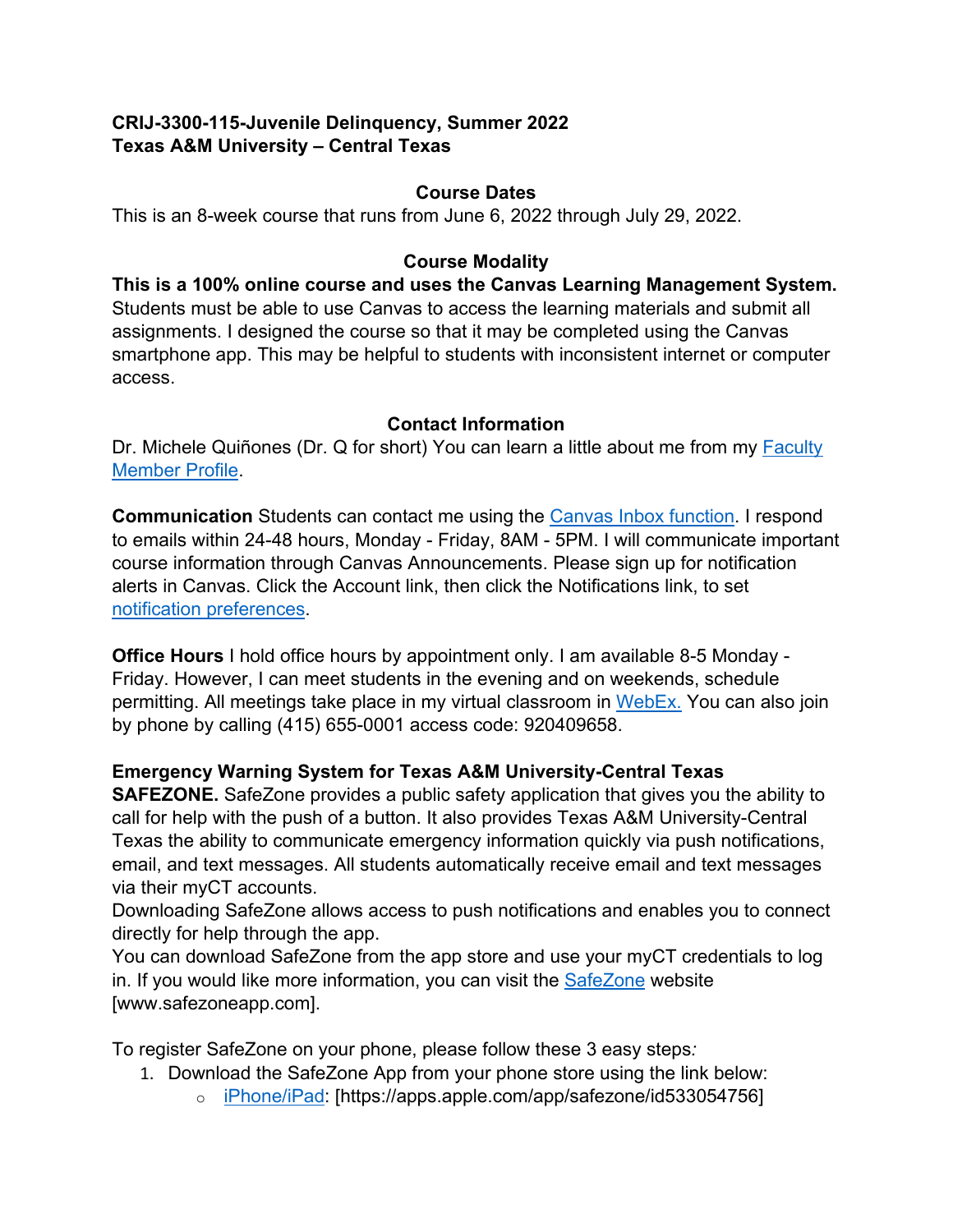- o [Android Phone / Tablet](https://play.google.com/store/apps/details?id=com.criticalarc.safezoneapp) [https://play.google.com/store/apps/details?id=com.criticalarc.safezoneapp ]
- 2. Launch the app and enter your myCT email address (e.g. {name}@tamuct.edu)
- 3. Complete your profile and accept the terms of service

## **Course Description**

This course begins with an examination of the nature and extent of delinquency in America. The course then focuses on why juveniles become delinquent by examining various theories or explanations of delinquency. The course explores the extent to which delinquency is caused by individual traits, peer group, family, school, and other factors. Finally, the course examines general strategies to control and prevent delinquency through the juvenile justice system - the police, juvenile courts, and juvenile corrections.

**Expanded Course Description** This course will help students understand the phenomenon of juvenile delinquency in the context of real communities and social policies, integrating the many social factors that shape juvenile delinquency and its control (including race, ethnicity, socioeconomic class, gender, and sexuality). Offering a thorough mix of traditional and cutting-edge theories, research, and practices, this course also helps students answer many of the difficult questions on juvenile delinquency that they will face in their careers and lives.

**Course Objectives** Upon successful completion of this course, you will be able to:

- 1. Understand juvenile delinquency in terms of race, class, and gender.
- 2. Link theories of delinquency, not only to existing public policies but to existing community programs that focus on a critical response to juvenile delinquency and social control.
- 3. Explore the diversity in your own community and what this means for juvenile delinquency and social control where you live.
- 4. Students will demonstrate an understanding of ethical issues in juvenile justice operations.
- 5. Students will understand basic theoretical perspectives of juvenile delinquency in America.
- 6. Demonstrate an understanding of the justice policy implication of these theories.
- 7. Demonstrate an understanding of the law enforcement role in the prevention, investigation and prosecution of delinquency.
- 8. Demonstrate an understanding of the role of the juvenile court in the juvenile justice system.
- 9. Demonstrate an understanding of the role of juvenile corrections in the juvenile justice system.
- 10.Demonstrate an understanding of legal issues in juvenile justice operations.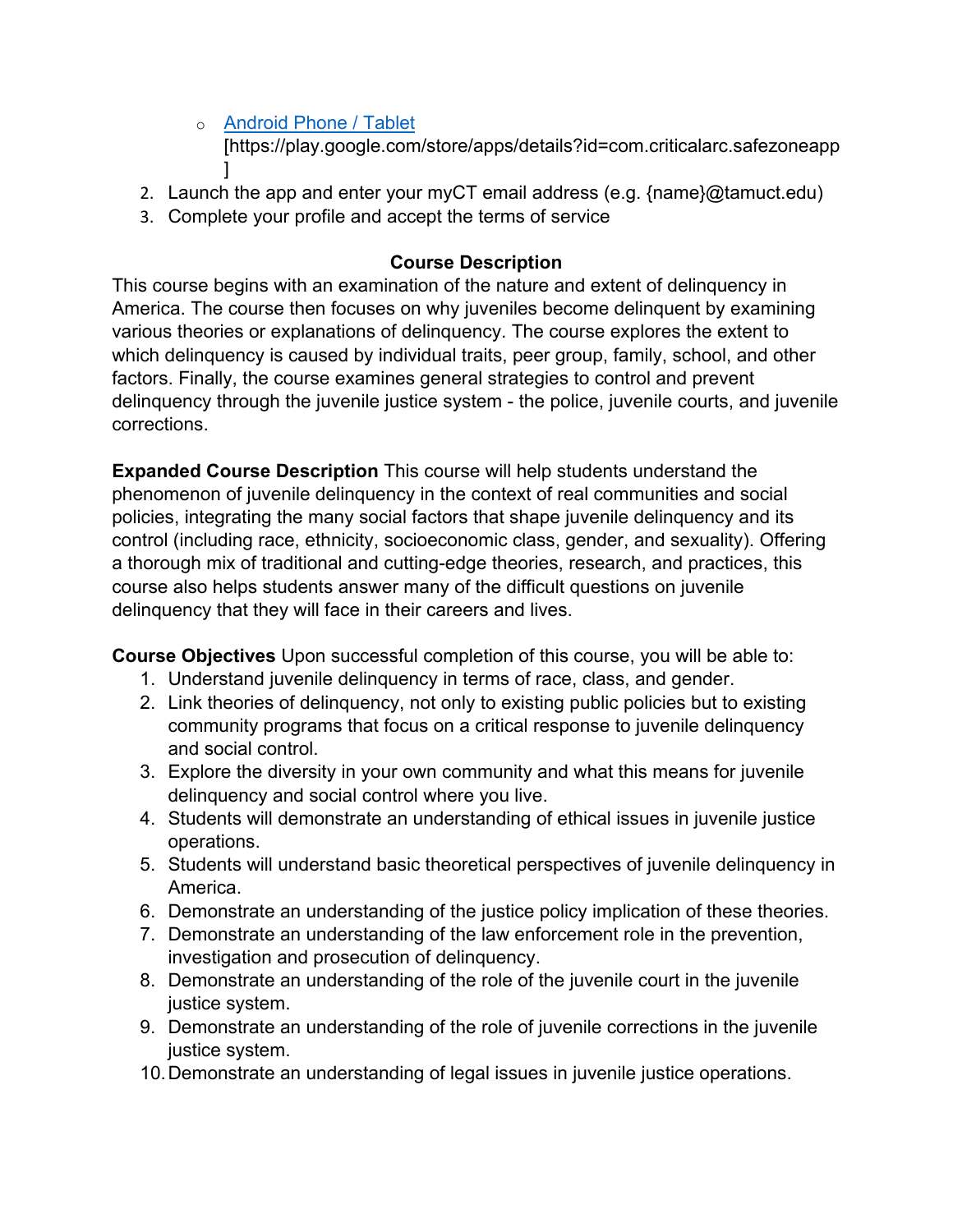## **Course Textbook**

Bates, K. A., & Swan, R. S. (2021). *Juvenile delinquency in a diverse society* (2rd ed.)*.*  **SAGF** 

### **Major Course Requirements**

**Chapter Review Quizzes (25%)** The purpose of chapter review quizzes of chapter quizzes is to assess a student's basic understanding of the material in the textbook. Review materials are available in the modules to help with quizzes.

**Media Quizzes (35%)** Students watch videos and listen to podcasts that relate to the course content. Media quizzes present the course information in a different manner and demonstrate its application in the real world. *Students receive 2 attempts on media quizzes.*

**Exams (Worth 40%)** Exams (40%) Exams test your understanding of the material covered in the slides, media assignments, and book. Exams are multiple choice, open note, and not timed.

#### **Grading Criteria Rubric and Conversion**

**Accessing Grades** Students can view their grades in the Canvas Gradebook by going to "Grades" link on Canvas. Most grades are available immediately.

**Grading Rubric** A C grade is average, to earn an overall grade higher than a C you must consistently produce high quality and outstanding work. See individual assignments for more detailed rubrics.

- A, 90-100: Outstanding work and mastery of material.
- B, 80-89: High quality work and good understanding of the material.
- C, 70-79: Satisfactory work and basic understanding of the material.
- D, 60-69: Missing work and insufficient understanding of the material.
- F, <59: Missing work and no understanding of the material.

## **Student Attendance and Performance**

**Attendance** Though students can mostly work at their own pace, if assignments are not completed regularly, they may be marked as "not attending" which can affect enrollment status and financial aid.

**Early Assignments, Late Assignments, Missed Assignments** All materials are posted at the start of the semester so students who wish to work ahead can. Due dates are flexible. All assignments must be submitted by the last class day.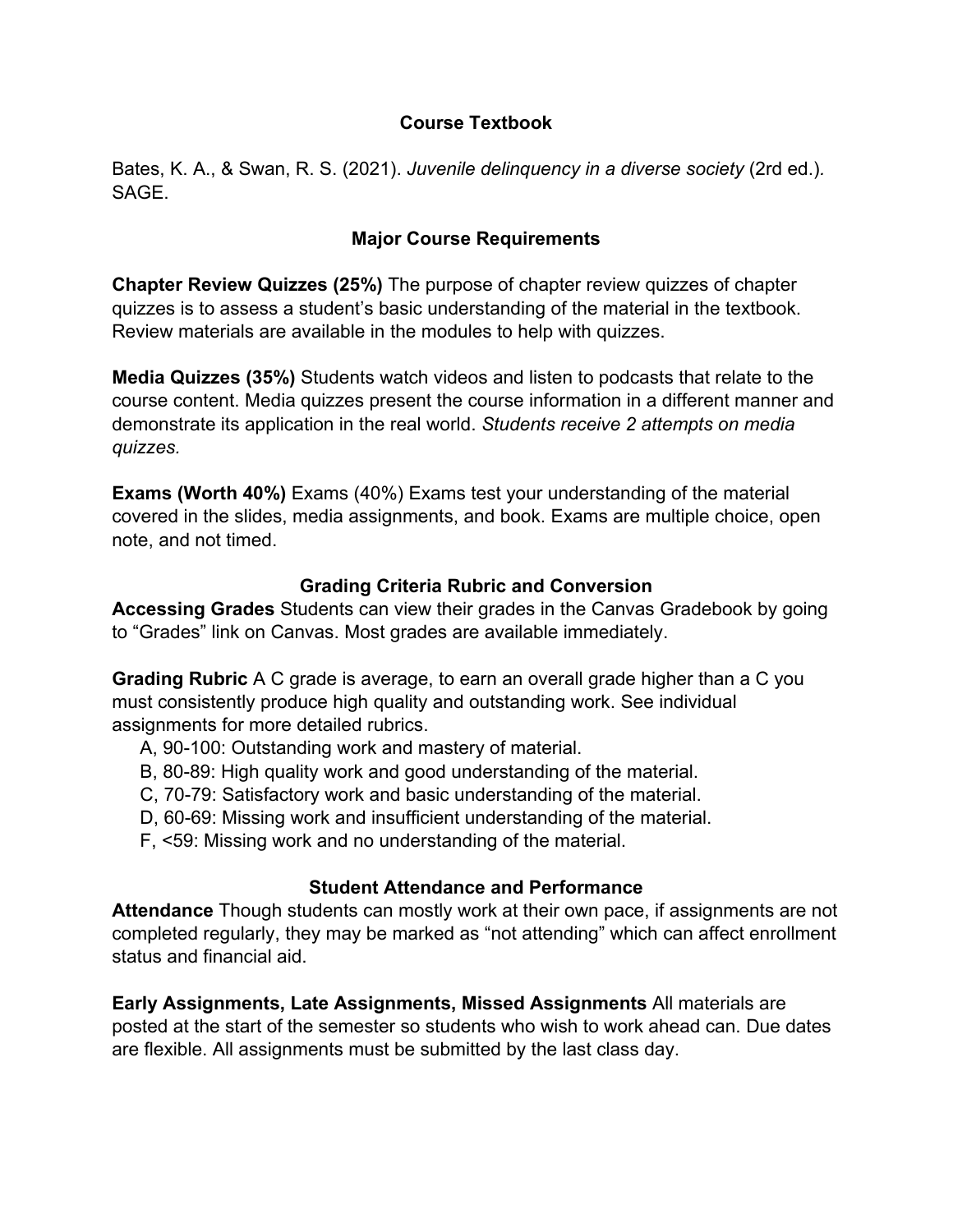# **8 Week Course Calendar**

This is an 8-week course, so there is little time to waste. Get started early and work ahead when possible!

| <b>Date</b>      | <b>Details</b>                                                                                                                                                                     | <b>Due</b>        |
|------------------|------------------------------------------------------------------------------------------------------------------------------------------------------------------------------------|-------------------|
| Mon Jun 6, 2022  | <b>COURSE PREP: Are you new to using</b><br><b>Canvas? Watch these short Canvas tutorial</b><br>videos to help you get started!                                                    | to do: 11:59pm    |
|                  | <b>COURSE PREP: How Can We Help You? Here</b><br>are links to TAMUCT offices that can help you<br>succeed in your classes, help you out in an<br>emergency and manage your health. | to do: 11:59pm    |
| Sat Jun 11, 2022 | <b>JUVENILE JUSTICE: Chapter 1</b>                                                                                                                                                 | to do: 11:59pm    |
|                  | <b>JUVENILE JUSTICE: Chapter 2</b>                                                                                                                                                 | to do: 11:59pm    |
|                  | Juvenile Justice: Chapter 1 Chapter Review<br>Quiz                                                                                                                                 | due by 11:59pm    |
|                  | Juvenile Justice: Chapter 1: Running Away or<br><b>Skipping School Could Get a Kid Locked Up.</b><br><b>Now That's Changing</b>                                                    | due by 11:59pm    |
|                  | Juvenile Justice: Chapter 2 Chapter Review<br>Quiz                                                                                                                                 | due by $11:59$ pm |
|                  | Juvenile Justice: Chapter 2: Solving the Youth<br>Crime "Problem"                                                                                                                  | due by 11:59pm    |
| Sat Jun 18, 2022 | <b>JUVENILE JUSTICE: Chapter 3</b>                                                                                                                                                 | to do: 11:59pm    |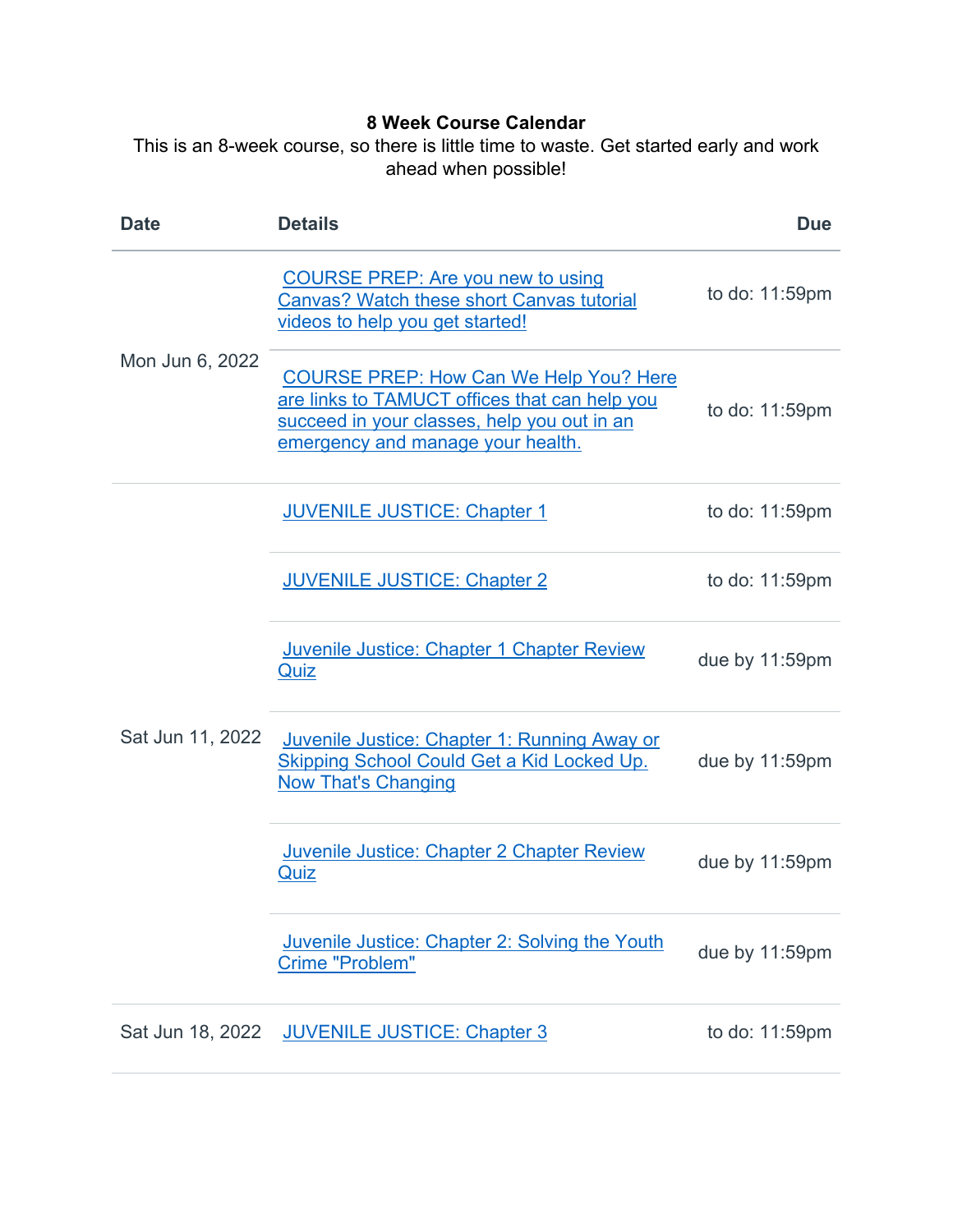|                  | <b>JUVENILE JUSTICE: Chapter 4</b>                                                                                 | to do: 11:59pm |
|------------------|--------------------------------------------------------------------------------------------------------------------|----------------|
|                  |                                                                                                                    |                |
|                  | Juvenile Justice: Chapter 3 Chapter Review<br>Quiz                                                                 | due by 11:59pm |
|                  | Juvenile Justice: Chapter 3: For Juvenile Sex<br>Offenders, State Registries Create Lifetime of<br><b>Problems</b> | due by 11:59pm |
|                  | Juvenile Justice: Chapter 4 Chapter Review<br><b>Quiz</b>                                                          | due by 11:59pm |
|                  | Juvenile Justice: Chapter 4: How Childhood<br>Trauma Affects Health Across a Lifetime                              | due by 11:59pm |
|                  | <b>JUVENILE JUSTICE: Chapter 5</b>                                                                                 | to do: 11:59pm |
| Sat Jun 25, 2022 | Juvenile Justice: Chapter 5 Chapter Review<br><b>Quiz</b>                                                          | due by 11:59pm |
|                  | <u>Juvenile Justice: Exam 1 : Chapters 1 - 5</u>                                                                   | due by 11:59pm |
|                  | <b>JUVENILE JUSTICE: Chapter 7</b>                                                                                 | to do: 11:59am |
| Sat Jul 2, 2022  | <b>JUVENILE JUSTICE: Chapter 6</b>                                                                                 | to do: 11:59pm |
|                  | Juvenile Justice: Chapter 6 Chapter Review<br><u>Quiz</u>                                                          | due by 11:59pm |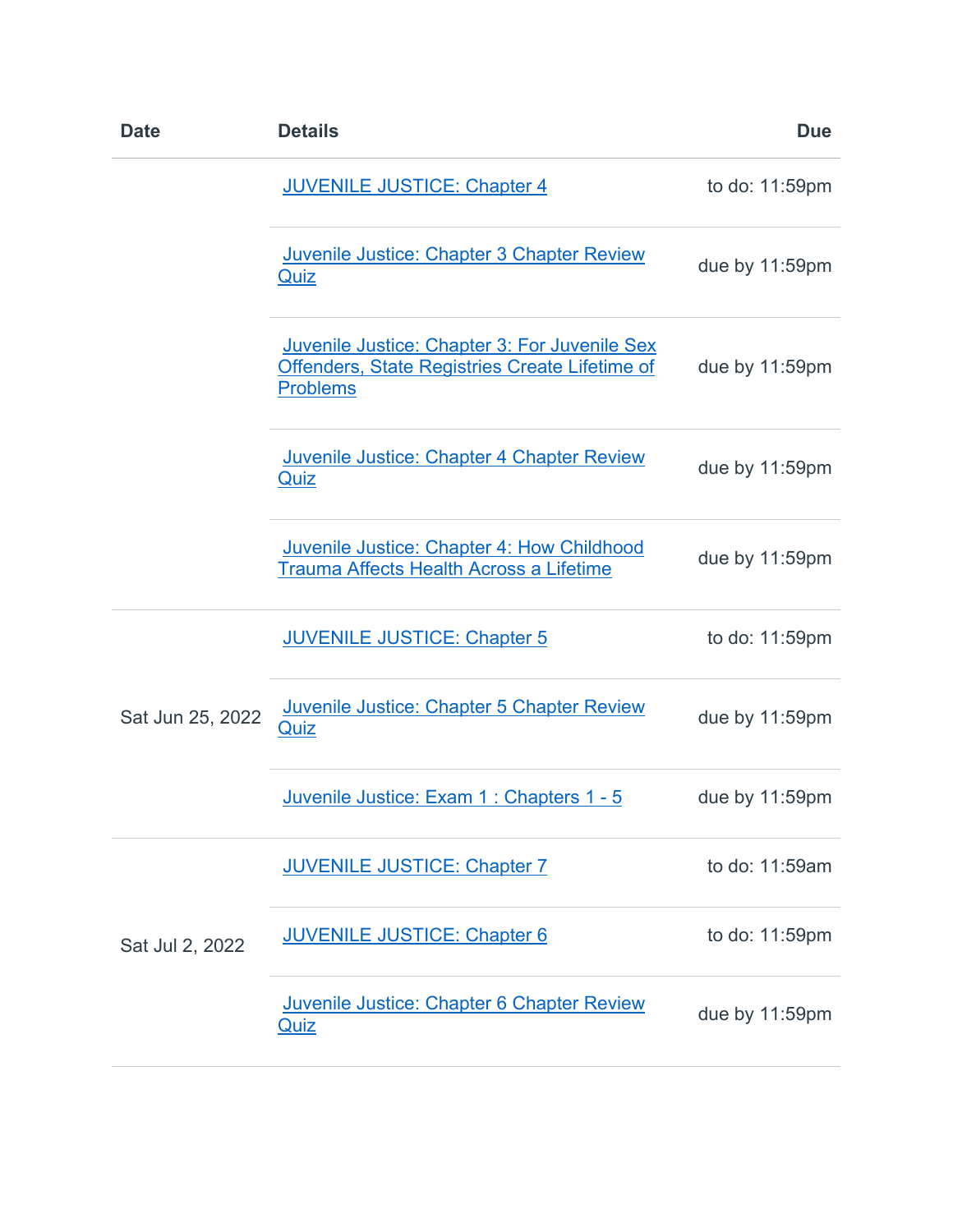| <b>Date</b>     | <b>Details</b>                                                                                  | <b>Due</b>     |
|-----------------|-------------------------------------------------------------------------------------------------|----------------|
|                 | Juvenile Justice: Chapter 7 Chapter Review<br><u>Quiz</u>                                       | due by 11:59pm |
|                 | Juvenile Justice: Chapter 7: Family Voices in<br><b>Juvenile Justice</b>                        | due by 11:59pm |
|                 | Juvenile Justice: Chapter 7: Foster Kids Face<br><b>Tough Times After Age 18</b>                | due by 11:59pm |
|                 | Juvenile Justice: Chapter 8 Chapter Review<br><b>Quiz</b>                                       | due by 11:59pm |
|                 | Juvenile Justice: Chapter 8: How We're Priming<br>Some Kids for College - and Others for Prison | due by 11:59pm |
|                 | <b>JUVENILE JUSTICE: Chapter 10</b>                                                             | to do: 11:59am |
|                 | <b>JUVENILE JUSTICE: Chapter 9</b>                                                              | to do: 11:59am |
| Sat Jul 9, 2022 | Juvenile Justice: Chapter 10 Chapter Review<br>Quiz                                             | due by 11:59pm |
|                 | Juvenile Justice: Chapter 10: A Brief History Of<br><b>The War On Drugs</b>                     | due by 11:59pm |
|                 | Juvenile Justice: Chapter 10: The Harm<br><b>Reduction Model of Drug Addiction Treatment</b>    | due by 11:59pm |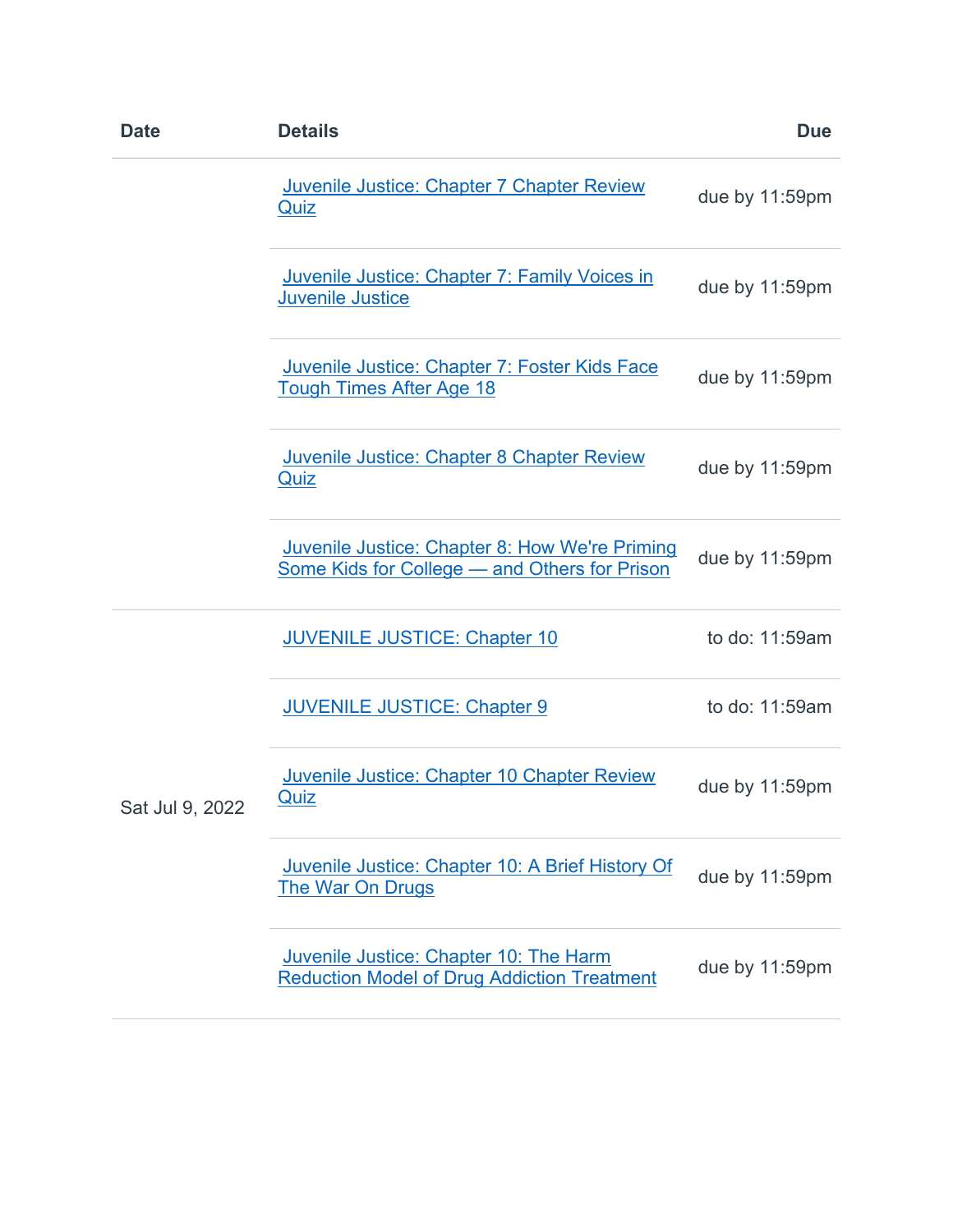| <b>Date</b>      | <b>Details</b>                                                                                                 | <b>Due</b>     |
|------------------|----------------------------------------------------------------------------------------------------------------|----------------|
|                  | Juvenile Justice: Chapter 14: In Pittsburgh,<br>Juvenile Offenders At The Local Jail Go Back To<br>School, Too | due by 11:59pm |
|                  | Juvenile Justice: Chapter 9 Chapter Review<br><u>Quiz</u>                                                      | due by 11:59pm |
|                  | <b>Juvenile Justice: Chapter 9: When Social Media</b><br><b>Fuels Gang Violence</b>                            | due by 11:59pm |
|                  | Juvenile Justice: Exam 2: Chapters 6-10                                                                        | due by 11:59pm |
| Sat Jul 16, 2022 | <b>JUVENILE JUSTICE: Chapter 11</b>                                                                            | to do: 11:59am |
|                  | <b>JUVENILE JUSTICE: Chapter 12</b>                                                                            | to do: 11:59am |
|                  | Juvenile Justice: Chapter 11 Chapter Review<br><u>Quiz</u>                                                     | due by 11:59pm |
|                  | <b>Juvenile Justice: Chapter 12 Chapter Review</b><br>Quiz                                                     | due by 11:59pm |
|                  | <b>Juvenile Justice: Chapter 11: The Neuroscience</b><br>of Restorative Justice                                | due by 11:59pm |
|                  | <b>Juvenile Justice: Chapter 12: Why Teens</b><br><b>Confess to Crimes They Didn't Commit</b>                  | due by 11:59pm |
|                  | <b>When Teens Confess</b>                                                                                      | due by 11:59pm |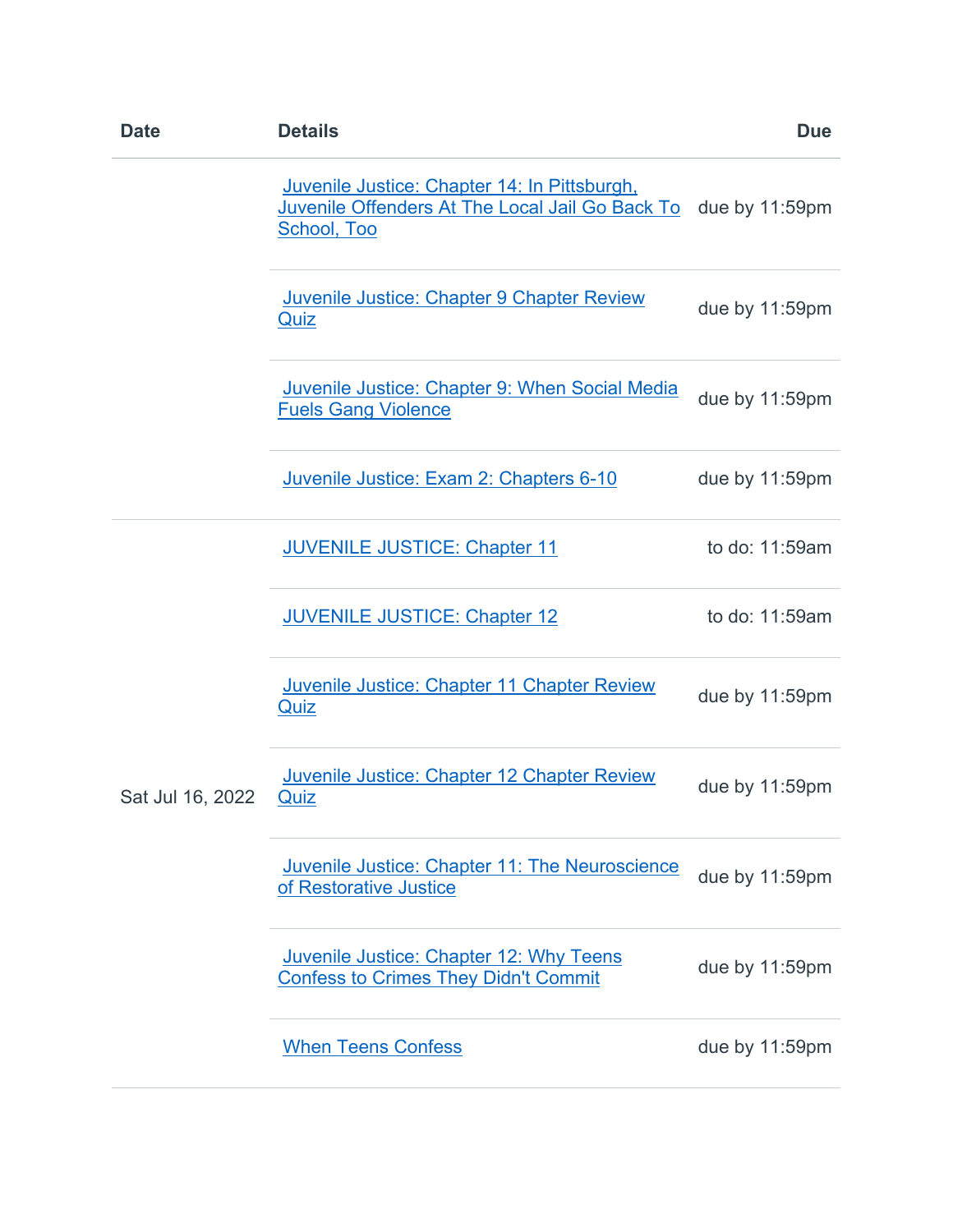| <b>Date</b>      | <b>Details</b>                                                                 | <b>Due</b>     |
|------------------|--------------------------------------------------------------------------------|----------------|
| Sat Jul 23, 2022 | <b>JUVENILE JUSTICE: Chapter 13</b>                                            | to do: 11:59am |
|                  | <b>JUVENILE JUSTICE: Chapter 14</b>                                            | to do: 11:59am |
|                  | Juvenile Justice: Chapter 13 Chapter Review<br>Quiz                            | due by 11:59pm |
|                  | Juvenile Justice: Chapter 14 Chapter Review<br><b>Quiz</b>                     | due by 11:59pm |
|                  | Juvenile Justice: Chapter 14: When Juveniles<br><b>Are Held In Adult Jails</b> | due by 11:59pm |
| Fri Jul 29, 2022 | <b>JUVENILE JUSTICE: Chapter 15</b>                                            | to do: 11:59am |
|                  | Juvenile Justice: Chapter 15 Chapter Review<br><b>Quiz</b>                     | due by 11:59pm |
|                  | Juvenile Justice: Chapter 15: Burning Down the<br><b>House</b>                 | due by 11:59pm |
|                  | Juvenile Justice: Exam 3: Chapters 11 - 15                                     | due by 11:59pm |

**Important University Dates**

<https://www.tamuct.edu/registrar/academic-calendar.html>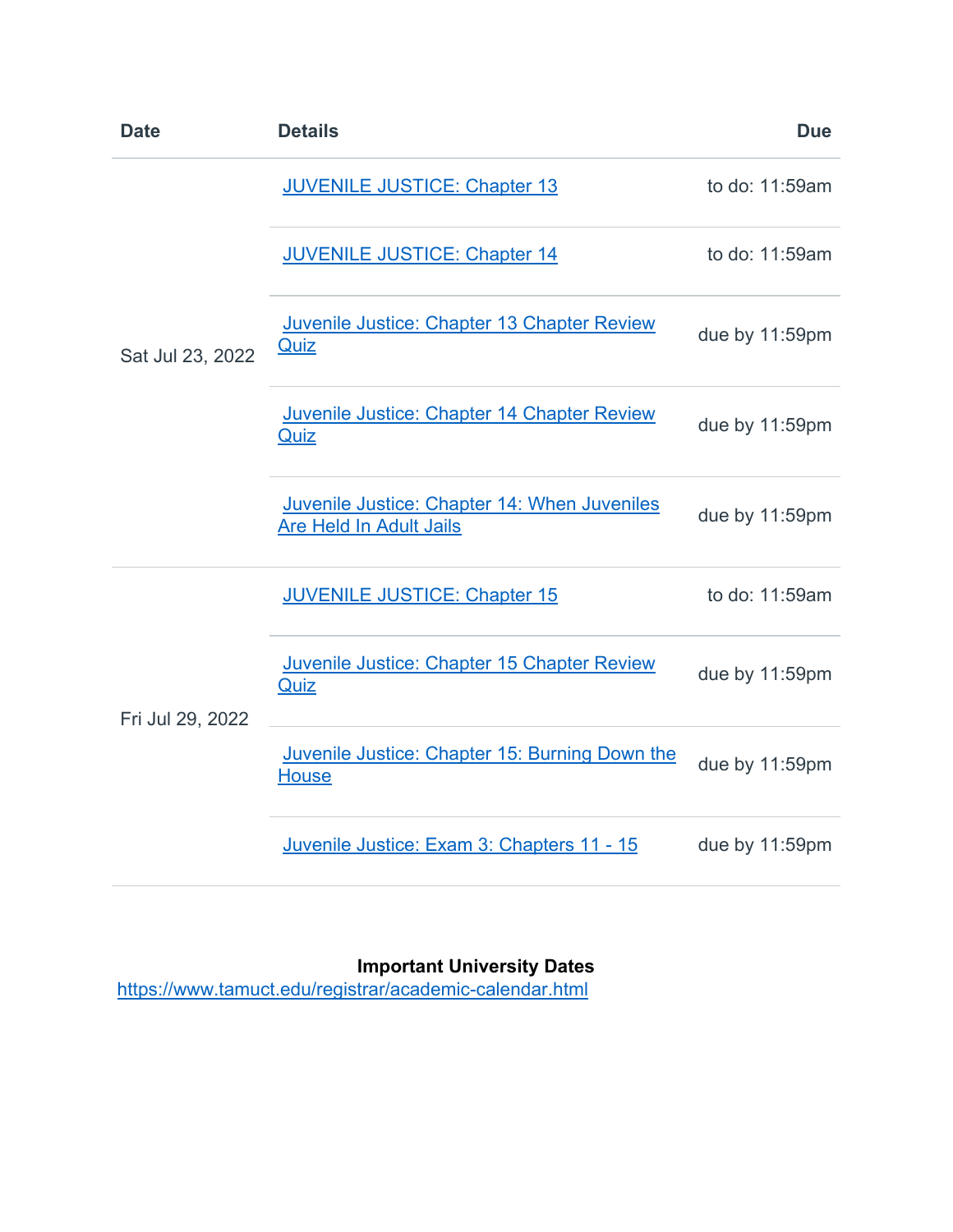# **Technology Requirements**

This course will use the A&M-Central Texas Instructure Canvas learning management system. We strongly recommend the latest versions of Chrome or Firefox browsers. Canvas no longer supports any version of Internet Explorer.

Logon to A&M-Central Texas Canvas [https://tamuct.instructure.com/] or access Canvas through the TAMUCT Online link in myCT

[https://tamuct.onecampus.com/]. You will log in through our Microsoft portal.

Username: Your MyCT email address. Password: Your MyCT password

# **Canvas Support**

Use the Canvas Help link, located at the bottom of the left-hand menu, for issues with Canvas. You can select "Chat with Canvas Support," submit a support request through "Report a Problem," or call the Canvas support line: 1-844-757-0953.

For issues related to course content and requirements, contact your instructor.

## **Online Proctored Testing**

A&M-Central Texas uses Proctorio for online identity verification and proctored testing. This service is provided at no direct cost to students. If the course requires identity verification or proctored testing, the technology requirements are: Any computer meeting the minimum computing requirements, plus web camera, speaker, and microphone (or headset). Proctorio also requires the Chrome web browser with their custom plug in.

Other Technology Support

For log-in problems, students should contact Help Desk Central, 24 hours a day, 7 days a week

Email: [helpdesk@tamu.edu](mailto:helpdesk@tamu.edu) Phone: (254) 519-5466

[Web Chat:](http://hdc.tamu.edu/) [http://hdc.tamu.edu] *Please let the support technician know you are an A&M-Central Texas student.*

# **UNIVERSITY RESOURCES, PROCEDURES, AND GUIDELINES Drop Policy**

If you discover that you need to drop this class, you must complete the [Drop Request](https://federation.ngwebsolutions.com/sp/startSSO.ping?PartnerIdpId=https://eis-prod.ec.tamuct.edu:443/samlsso&SpSessionAuthnAdapterId=tamuctDF&TargetResource=https%3a%2f%2fdynamicforms.ngwebsolutions.com%2fSubmit%2fStart%2f53b8369e-0502-4f36-be43-f02a4202f612) Dynamic Form through Warrior Web.

[https://federation.ngwebsolutions.com/sp/startSSO.ping?PartnerIdpId=https://eisprod.ec.tamuct.edu:443/samlsso&SpSessionAuthnAdapterId=tamuctDF&TargetResour ce=https%3a%2f%2fdynamicforms.ngwebsolutions.com%2fSubmit%2fStart%2f53b836 9e-0502-4f36-be43-f02a4202f612].

Faculty cannot drop students; this is always the responsibility of the student. The Registrar's Office will provide a deadline on the Academic Calendar for which the form must be completed. Once you submit the completed form to the Registrar's Office, you must go into Warrior Web and confirm that you are no longer enrolled. If you still show as enrolled, FOLLOW-UP with the Registrar's Office immediately. You are to attend class until the procedure is complete to avoid penalty for absence. Should you miss the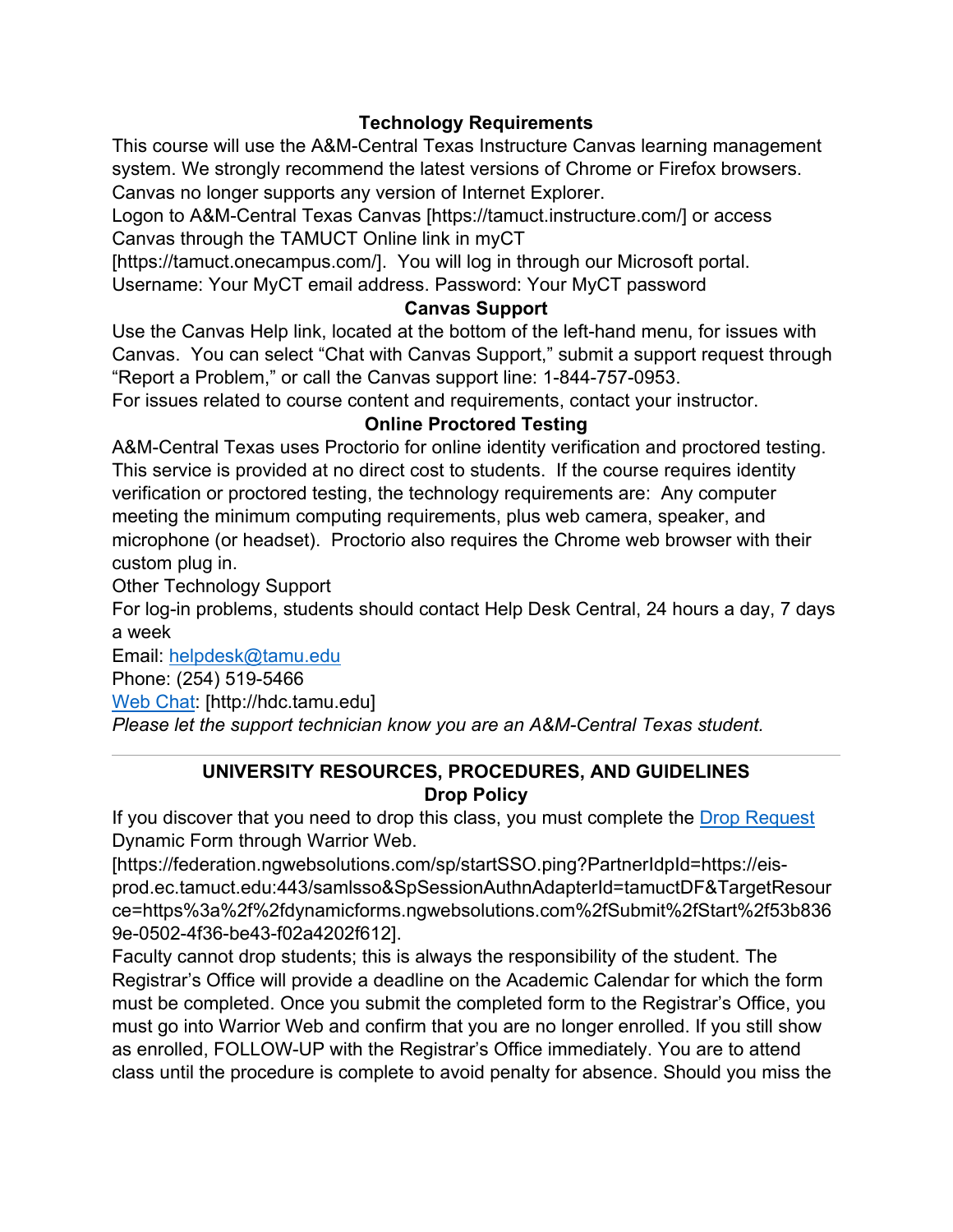drop deadline or fail to follow the procedure, you will receive an F in the course, which may affect your financial aid and/or VA educational benefits.

### **Academic Integrity**

Texas A&M University-Central Texas values the integrity of the academic enterprise and strives for the highest standards of academic conduct. A&M-Central Texas expects its students, faculty, and staff to support the adherence to high standards of personal and scholarly conduct to preserve the honor and integrity of the creative community. Any deviation by students from this expectation may result in a failing grade for the assignment and potentially a failing grade for the course. All academic misconduct concerns will be referred to the Office of Student Conduct. When in doubt on collaboration, citation, or any issue, please contact your instructor before taking a course of action.

For more [information regarding the Student Conduct process,](https://nam04.safelinks.protection.outlook.com/?url=https%3A%2F%2Fwww.tamuct.edu%2Fstudent-affairs%2Fstudent-conduct.html&data=04%7C01%7Clisa.bunkowski%40tamuct.edu%7Ccfb6e486f24745f53e1a08d910055cb2%7C9eed4e3000f744849ff193ad8005acec%7C0%7C0%7C637558437485252160%7CUnknown%7CTWFpbGZsb3d8eyJWIjoiMC4wLjAwMDAiLCJQIjoiV2luMzIiLCJBTiI6Ik1haWwiLCJXVCI6Mn0%3D%7C1000&sdata=yjftDEVHvLX%2FhM%2FcFU0B99krV1RgEWR%2BJ%2BhvtoR6TYk%3D&reserved=0)

[https://www.tamuct.edu/student-affairs/student-conduct.html].

If you know of potential honor violations by other students, you may [submit a report,](https://nam04.safelinks.protection.outlook.com/?url=https%3A%2F%2Fcm.maxient.com%2Freportingform.php%3FTAMUCentralTexas%26layout_id%3D0&data=04%7C01%7Clisa.bunkowski%40tamuct.edu%7Ccfb6e486f24745f53e1a08d910055cb2%7C9eed4e3000f744849ff193ad8005acec%7C0%7C0%7C637558437485262157%7CUnknown%7CTWFpbGZsb3d8eyJWIjoiMC4wLjAwMDAiLCJQIjoiV2luMzIiLCJBTiI6Ik1haWwiLCJXVCI6Mn0%3D%7C1000&sdata=CXGkOa6uPDPX1IMZ87z3aZDq2n91xfHKu4MMS43Ejjk%3D&reserved=0) [https://cm.maxient.com/reportingform.php?TAMUCentralTexas&layout\_id=0].

# **Academic Accommodations**

At Texas A&M University-Central Texas, we value an inclusive learning environment where every student has an equal chance to succeed and has the right to a barrier-free education. The Warrior Center for Student Success, Equity and Inclusion is responsible for ensuring that students with a disability receive equal access to the university's programs, services and activities. If you believe you have a disability requiring reasonable accommodations, please contact the Office of Access and Inclusion, WH-212; or call (254) 501-5836. Any information you provide is private and confidential and will be treated as such.

For more information, please visit our [Access & Inclusion](https://tamuct.instructure.com/courses/717) Canvas page (log-in required) [https://tamuct.instructure.com/courses/717]

# Important information for Pregnant and/or Parenting Students

Texas A&M University-Central Texas supports students who are pregnant and/or parenting. In accordance with requirements of Title IX and related guidance from US Department of Education's Office of Civil Rights, the Dean of Student Affairs' Office can assist students who are pregnant and/or parenting in seeking accommodations related to pregnancy and/or parenting. Students should seek out assistance as early in the pregnancy as possible. For more information, please visit [Student Affairs](https://www.tamuct.edu/student-affairs/pregnant-and-parenting-students.html)

[https://www.tamuct.edu/student-affairs/pregnant-and-parenting-students.html]. Students may also contact the institution's Title IX Coordinator. If you would like to read more about these [requirements and guidelines](http://www2.ed.gov/about/offices/list/ocr/docs/pregnancy.pdf) online, please visit the website [http://www2.ed.gov/about/offices/list/ocr/docs/pregnancy.pdf].

Title IX of the Education Amendments Act of 1972 prohibits discrimination on the basis of sex and gender–including pregnancy, parenting, and all related conditions. A&M-Central Texas is able to provide flexible and individualized reasonable accommodation to pregnant and parenting students. All pregnant and parenting students should contact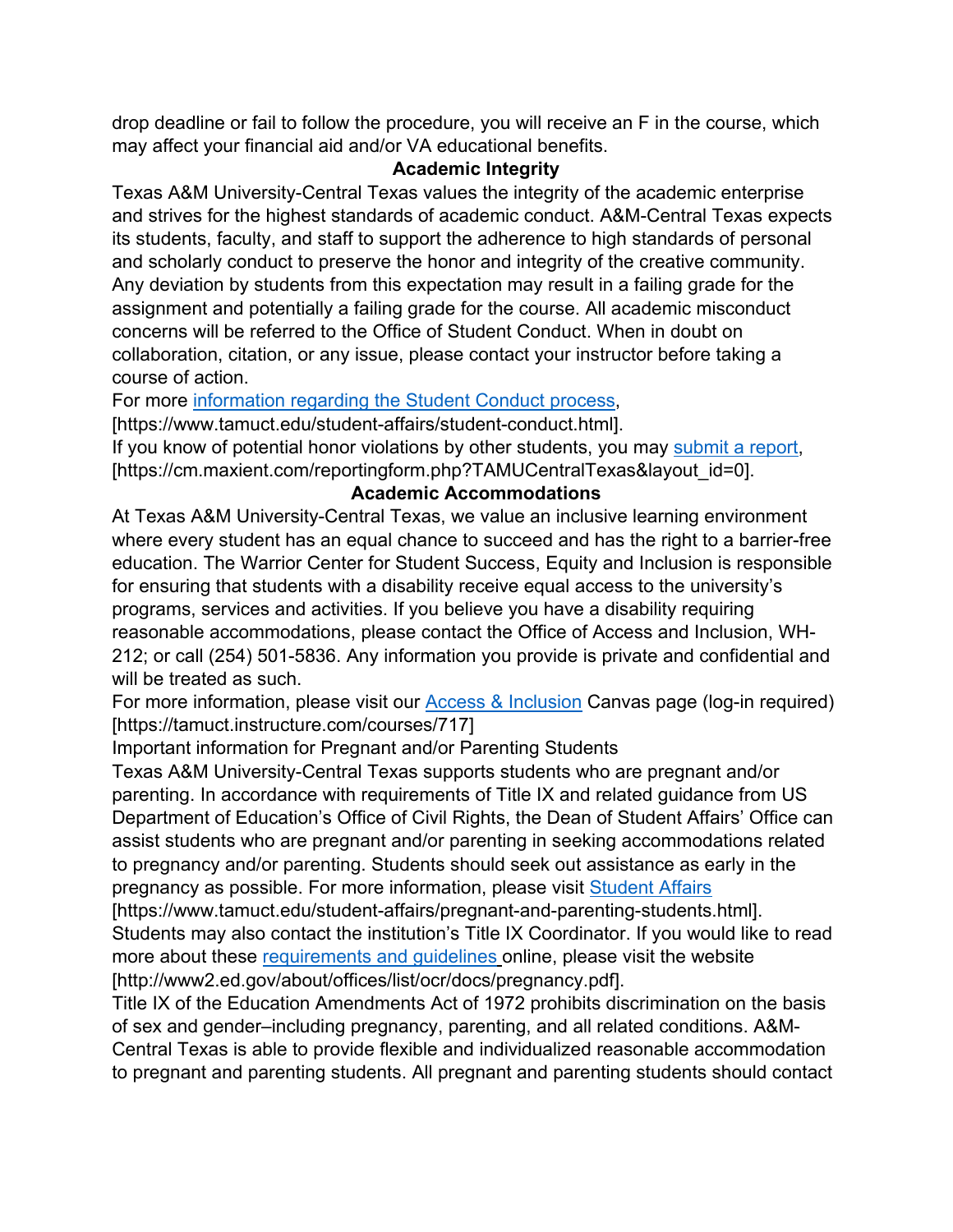the Associate Dean in the Division of Student Affairs at (254) 501-5909 to seek out assistance. Students may also contact the University's Title IX Coordinator.

#### **Tutoring**

Tutoring is available to all A&M-Central Texas students, both virtually and in-person. Student success coaching is available online upon request.

If you have a question, are interested in becoming a tutor, or in need of success coaching contact the Warrior Center for Student Success, Equity and Inclusion at (254) 501-5836, visit the Warrior Center at 212 Warrior Hall, or by emailing [WarriorCenter@tamuct.edu.](mailto:WarriorCenter@tamuct.edu)

To schedule tutoring sessions and view tutor availability, please visit [Tutor Matching](https://tutormatchingservice.com/TAMUCT)  [Services](https://tutormatchingservice.com/TAMUCT) [https://tutormatchingservice.com/TAMUCT] or visit the Tutoring Center in 111 Warrior Hall.

Chat live with a remote tutor 24/7 for almost any subject from on your computer! Tutor.com is an online tutoring platform that enables A&M-Central Texas students to log in and receive online tutoring support at no additional cost. This tool provides tutoring in over 40 subject areas except writing support. Access Tutor.com through Canvas.

#### **University Writing Center**

Located in Warrior Hall 416, the University Writing Center (UWC) at Texas A&M University–Central Texas (A&M–Central Texas) is a free service open to all A&M– Central Texas students. For the Summer 2022 semester, the hours of operation are from 10:00 a.m.-4:00 p.m. Monday thru Thursday in Warrior Hall 416 (with online tutoring available every hour as well) with satellite hours available online only Monday thru Thursday from 6:00-9:00 p.m. and most Saturdays from 12:00-3:00 p.m. Tutors are prepared to help writers of all levels and abilities at any stage of the writing process. While tutors will not write, edit, or grade papers, they will assist students in developing more effective composing practices. By providing a practice audience for students' ideas and writing, our tutors highlight the ways in which they read and interpret students' texts, offering guidance and support throughout the various stages of the writing process. In addition, students may work independently in the UWC by checking out a laptop that runs the Microsoft Office suite and connects to WIFI, or by consulting our resources on writing, including all of the relevant style guides. Whether you need help brainstorming ideas, organizing an essay, proofreading, understanding proper citation practices, or just want a quiet place to work, the UWC is here to help! Students may arrange a one-to-one session with a trained and experienced writing tutor by making an appointment via [WCOnline](https://tamuct.mywconline.com/) at [https://tamuct.mywconline.com/]. In addition, you can email Dr. Bruce Bowles Jr. at bruce.bowles@tamuct.edu if you have any questions about the UWC, need any assistance with scheduling, or would like to schedule a recurring appointment with your favorite tutor.

#### **University Library**

The University Library provides many services in support of research across campus and at a distance. We offer over 200 electronic databases containing approximately 400,000 eBooks and 82,000 journals, in addition to the 96,000 items in our print collection, which can be mailed to students who live more than 50 miles from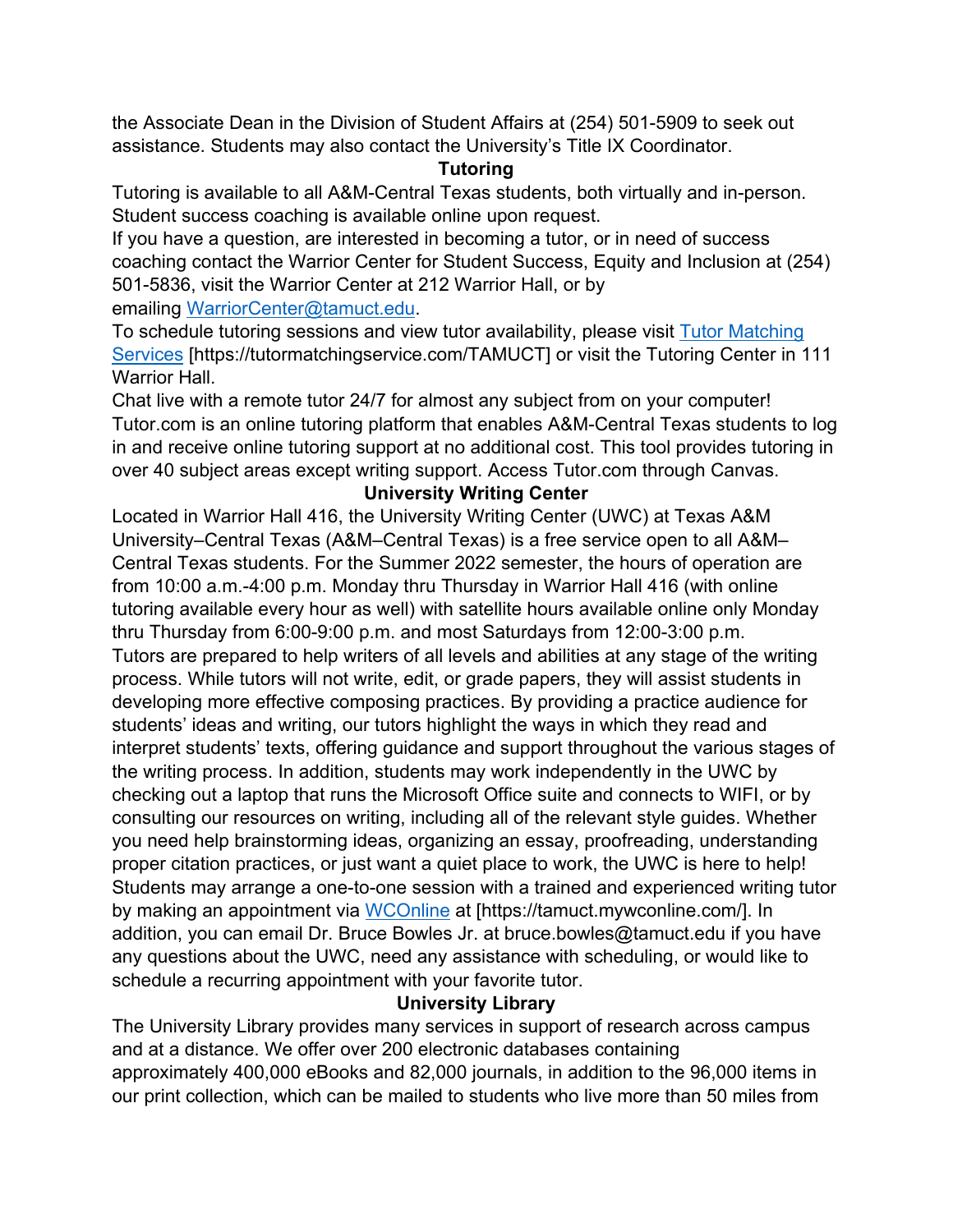campus. Research guides for each subject taught at A&M-Central Texas are available through our website to help students navigate these resources. On campus, the library offers technology including cameras, laptops, microphones, webcams, and digital sound recorders.

Research assistance from a librarian is also available 24 hours a day through our online chat service, and at the reference desk when the library is open. Research sessions can be scheduled for more comprehensive assistance, and may take place virtually through WebEx, Microsoft Teams or in-person at the library. [Schedule an appointment](https://nam04.safelinks.protection.outlook.com/?url=https%3A%2F%2Ftamuct.libcal.com%2Fappointments%2F%3Fg%3D6956&data=04%7C01%7Clisa.bunkowski%40tamuct.edu%7Cde2c07d9f5804f09518008d9ab7ba6ff%7C9eed4e3000f744849ff193ad8005acec%7C0%7C0%7C637729369835011558%7CUnknown%7CTWFpbGZsb3d8eyJWIjoiMC4wLjAwMDAiLCJQIjoiV2luMzIiLCJBTiI6Ik1haWwiLCJXVCI6Mn0%3D%7C3000&sdata=KhtjgRSAw9aq%2FoBsB6wyu8b7PSuGN5EGPypzr3Ty2No%3D&reserved=0)  [here](https://nam04.safelinks.protection.outlook.com/?url=https%3A%2F%2Ftamuct.libcal.com%2Fappointments%2F%3Fg%3D6956&data=04%7C01%7Clisa.bunkowski%40tamuct.edu%7Cde2c07d9f5804f09518008d9ab7ba6ff%7C9eed4e3000f744849ff193ad8005acec%7C0%7C0%7C637729369835011558%7CUnknown%7CTWFpbGZsb3d8eyJWIjoiMC4wLjAwMDAiLCJQIjoiV2luMzIiLCJBTiI6Ik1haWwiLCJXVCI6Mn0%3D%7C3000&sdata=KhtjgRSAw9aq%2FoBsB6wyu8b7PSuGN5EGPypzr3Ty2No%3D&reserved=0) [https://tamuct.libcal.com/appointments/?g=6956]. Assistance may cover many topics, including how to find articles in peer-reviewed journals, how to cite resources,

and how to piece together research for written assignments.

Our 27,000-square-foot facility on the A&M-Central Texas main campus includes student lounges, private study rooms, group work spaces, computer labs, family areas suitable for all ages, and many other features. Services such as interlibrary loan, TexShare, binding, and laminating are available. The library frequently offers workshops, tours, readings, and other events. For more information, please visit our [Library website](https://nam04.safelinks.protection.outlook.com/?url=https%3A%2F%2Ftamuct.libguides.com%2Findex&data=04%7C01%7Clisa.bunkowski%40tamuct.edu%7C7d8489e8839a4915335f08d916f067f2%7C9eed4e3000f744849ff193ad8005acec%7C0%7C0%7C637566044056484222%7CUnknown%7CTWFpbGZsb3d8eyJWIjoiMC4wLjAwMDAiLCJQIjoiV2luMzIiLCJBTiI6Ik1haWwiLCJXVCI6Mn0%3D%7C1000&sdata=2R755V6rcIyedGrd4Os5rkgn1PvhHKU3kUV1vBKiHFo%3D&reserved=0)

[http://tamuct.libguides.com/index].

#### **A Note about Sexual Violence at A&M-Central Texas**

Sexual violence is a serious safety, social justice, and public health issue. The university offers support for anyone struggling with these issues. University faculty are mandated reporters, so if someone discloses that they were sexually assaulted (or a victim of Domestic/Dating Violence or Stalking) while a student at TAMUCT, faculty members are required to inform the Title IX Office. If you want to discuss any of these issues confidentially, you can do so through Student Wellness and Counseling (254-

501-5955) located on the second floor of Warrior Hall (207L). Sexual violence can occur on our campus because predators often feel emboldened, and victims often feel silenced or shamed. It is incumbent on ALL of us to find ways to actively create environments that tell predators we don't agree with their behaviors and tell survivors we will support them. Your actions matter. Don't be a bystander; be an agent of change. For additional information on campus policy and resources visit the [Title IX webpage](https://www.tamuct.edu/compliance/titleix.html) [\[https://www.tamuct.edu/compliance/titleix.html\]](https://www.tamuct.edu/compliance/titleix.html).

#### **Behavioral Intervention**

Texas A&M University-Central Texas cares about the safety, health, and well-being of its students, faculty, staff, and community. If you are aware of individuals for whom you have a concern, please make a referral to the Behavioral Intervention Team. Referring your concern shows you care. You can complete the [referral](https://cm.maxient.com/reportingform.php?TAMUCentralTexas&layout_id=2) online

[https://cm.maxient.com/reportingform.php?TAMUCentralTexas&layout\_id=2]. Anonymous referrals are accepted. Please see the [Behavioral Intervention Team](https://www.tamuct.edu/bit) website for more information [https://www.tamuct.edu/bit]. If a person's behavior poses an imminent threat to you or another, contact 911 or A&M-Central Texas University Police at 254-501-5805.